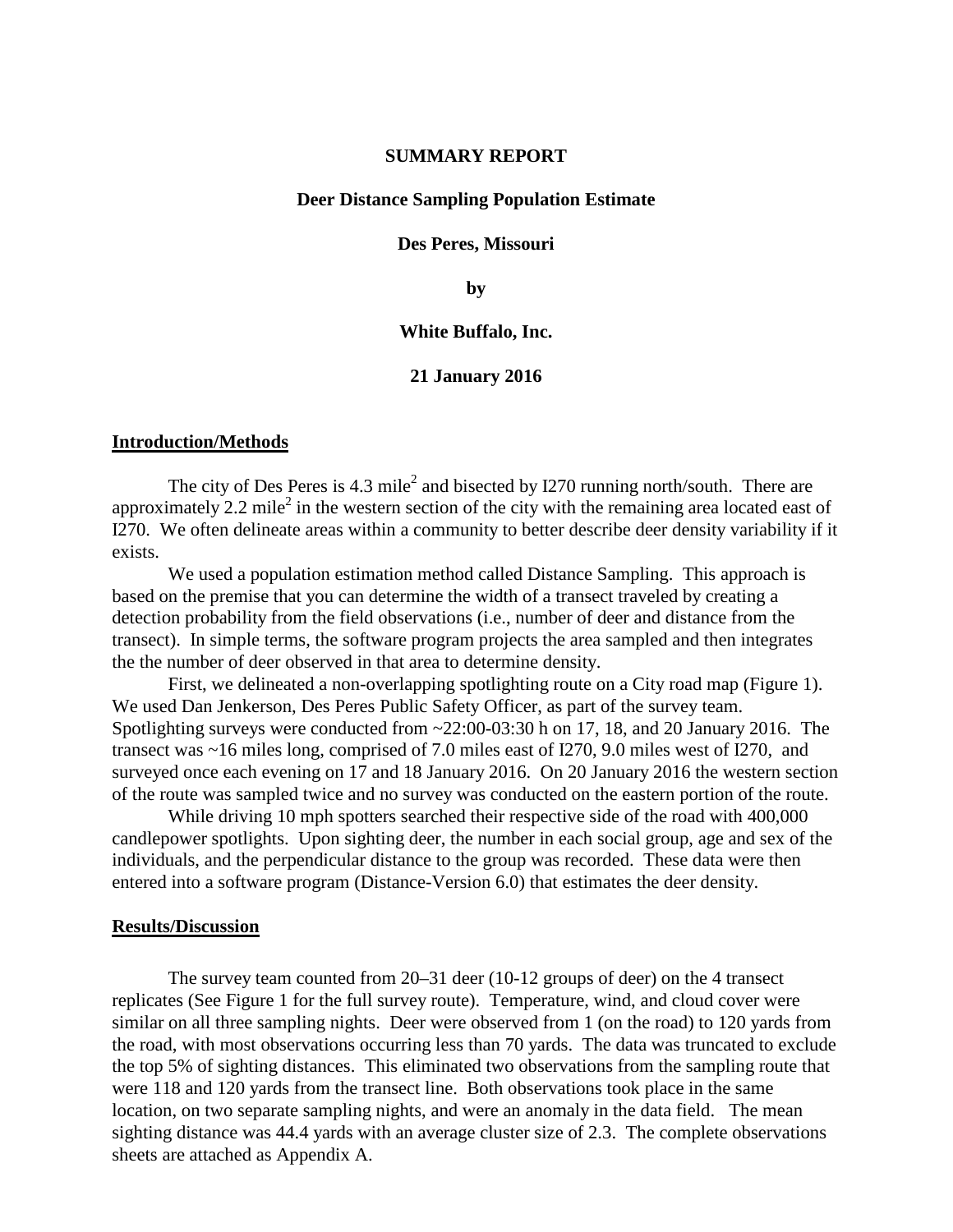Deer were only observed on 9.0 miles of the 16.0 mile transect. The segment of the transect with deer observations occurred west of I270 (Figure 2). In an effort to provide a more accurate estimate, we sampled the area west of 1270 twice on the third survey instead of allocating effort to the area east of I270 where no deer were observed on the previous two sampling nights. West of I270 deer appeared to be evenly distributed with numerous observations occurring on Sheri Drive, Hunter Creek Road, Bourbon Red Drive, and Topping Lane. The estimated density for the west portion of the municipality (where deer were observed;  $\sim$ 2.2 mile<sup>2</sup>) was 39.9 deer/mile<sup>2</sup> (95% Confidence interval: 26.6 – 59.9 deer/mile<sup>2</sup>). Therefore, we estimate that there were ~88 deer (39.9 deer/mile<sup>2</sup> X 2.2 mile<sup>2</sup> = 87.78 deer) inhabiting this area with a range of 58-131 at the 95% confidence interval. Please be advised that these estimates are pre-fawning with an expected increase in May and June.

No deer were observed east of I270 even though it comprised nearly 44% of the transect route (7.0 miles of transect) and ~49% of the land area (~2 mile<sup>2</sup>). Based on these observations the deer densities east of I270 can be assumed to be  $< 10$  deer/mi<sup>2</sup>. Residents in this area may experience some conflicts with deer, but the area would typically be considered to have low deer densities.

The demographics of the population were  $\sim 32\%$  yearling and adult females,  $\sim 53\%$  fawns, and 15% yearling and adult males based on observations during the survey. The data indicates a high recruitment rate of ~1.6 fawns per adult doe.

Loss of a large block of habitat, due to development, between I270 and Des Peres Road, north of Wyndham Crossing Circle and south of English Walnut Drive, has likely displaced the deer inhabiting this area to other portions of the city. Residence surrounding this area would be expected to see a significant increase in the number of deer conflicts as displaced deer seek refuge in the surrounding habitat that remains. Field observations during the Distance Sampling route seem to support this. Numerous deer were observed on Bourbon Red Drive, an area that would be considered to have limited traditional deer habitat.

Integration of deer into more developed parts of the municipality is a direct result of traditional deer habitat loss and increasing deer densities. Deer utilize the forage that is available (i.e., landscape plantings) when traditional browse is not available, and seek cover in more sparse, less desirable, wooded corridors as densities increase. Conflicts between humans and deer increase as they embed themselves into these more highly developed areas.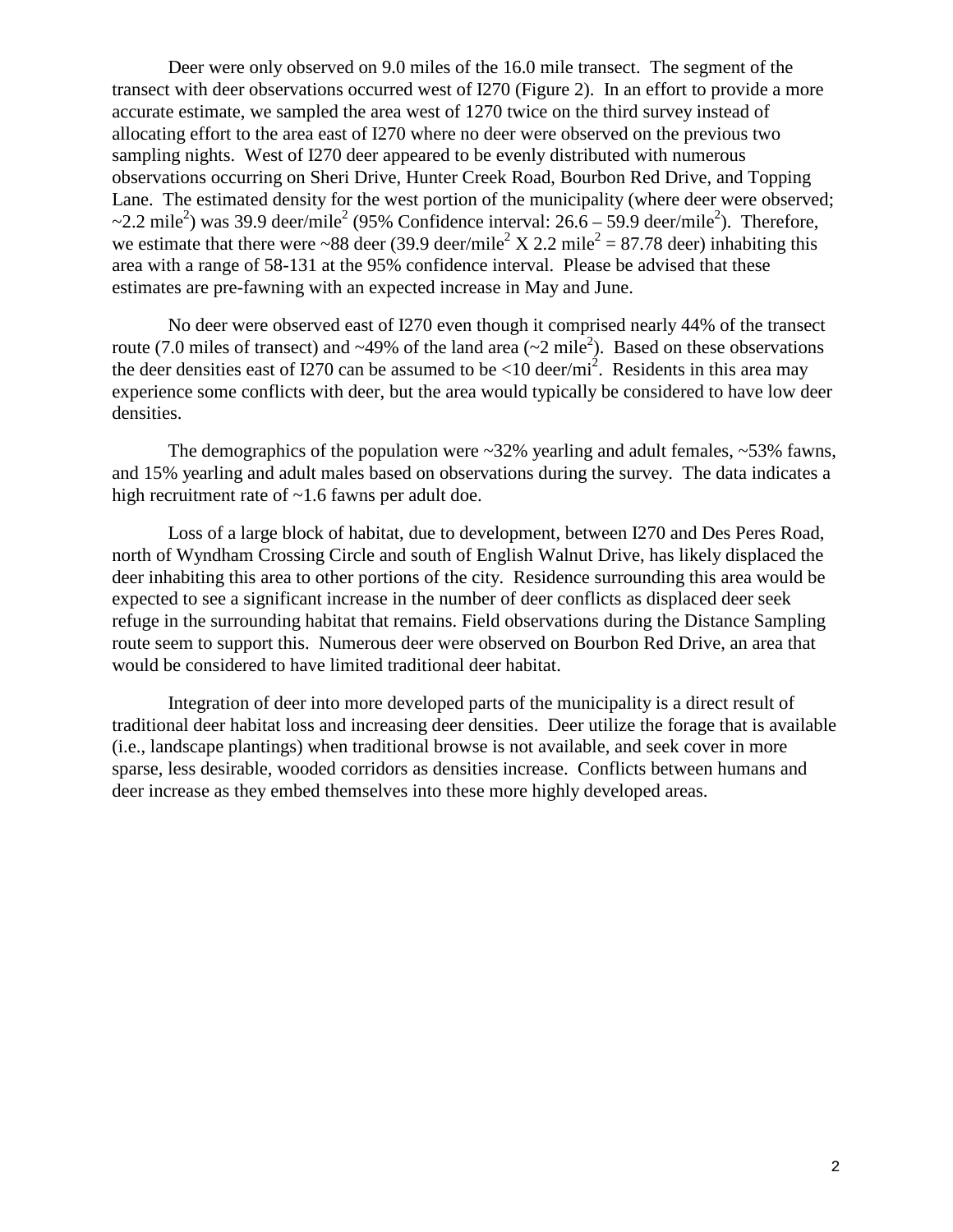

Figure 1. Des Peres, MO Delineated Distance Sampling Route 17, 18, & 20 January 2016.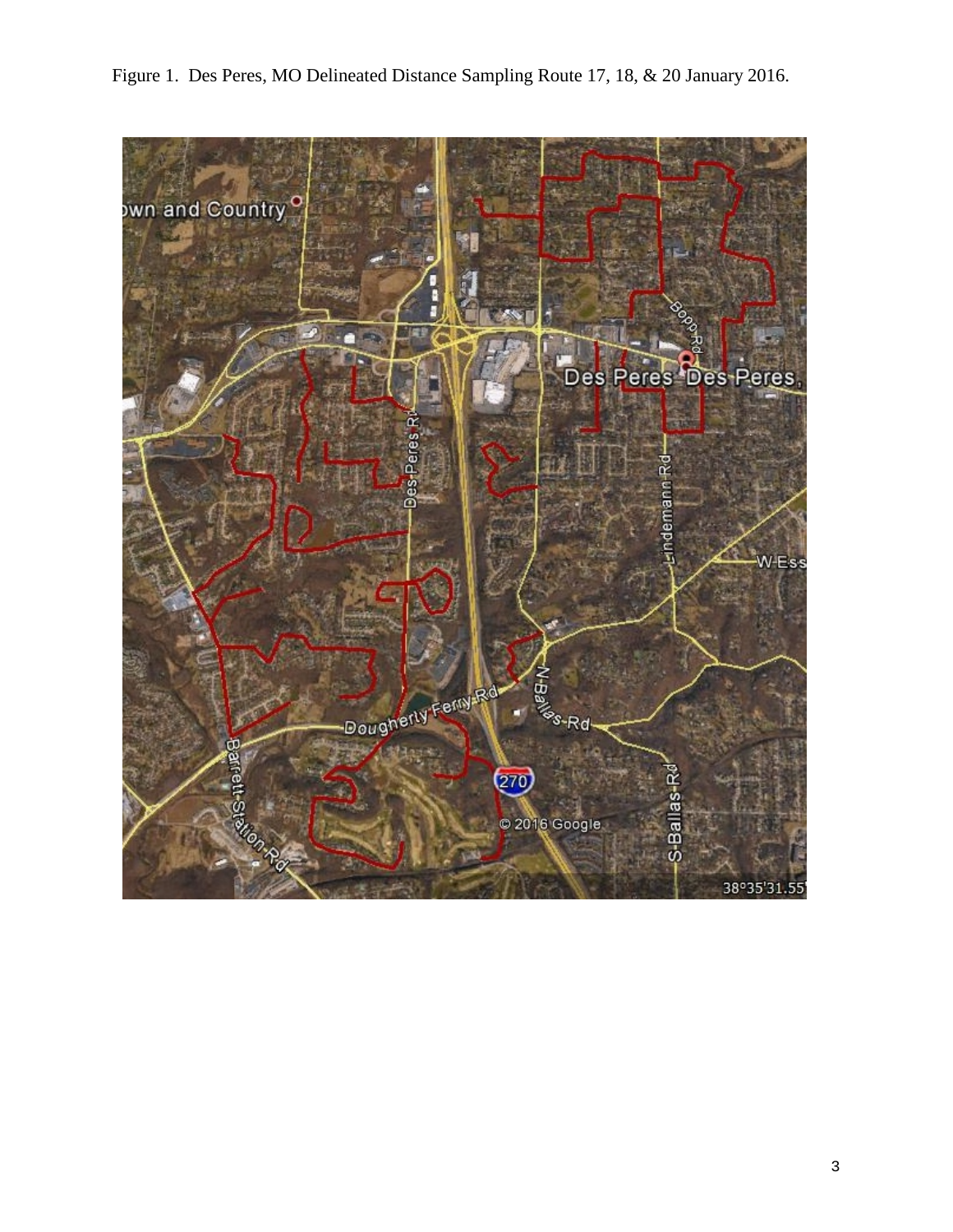Figure 2. Des Peres, MO Area of Deer Observations, Distance Sampling 17-18 & 20 January 2016.

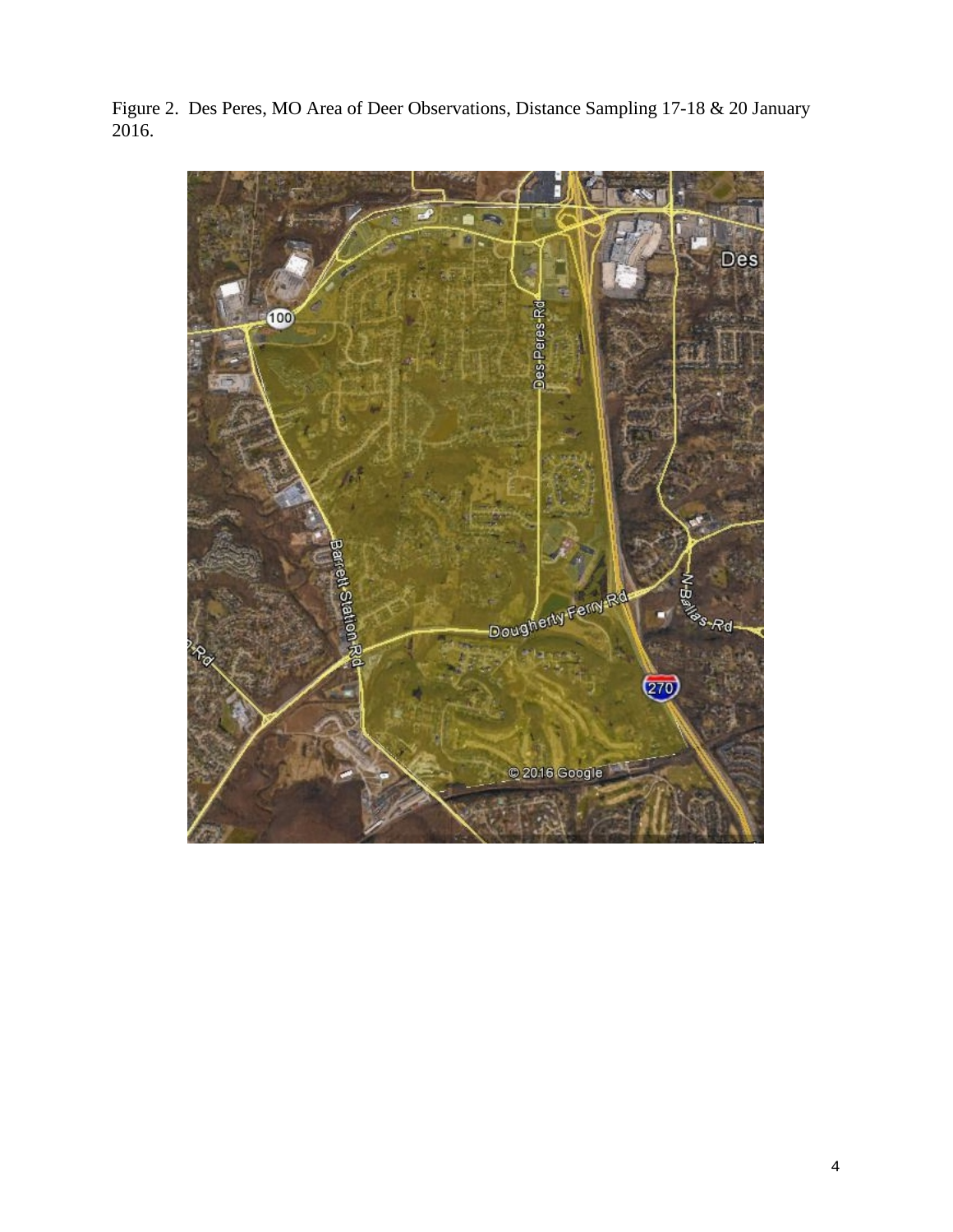# **Project:** Des Peres, MO Date: 1/17/16

## **Time conducted: 22:00-03:00 Transect Length: 9.0 mile**

Weather: 12 degrees Fahrenheit, Clear, 10-15 mph wind Survey portion west of Interstate

| # of                    | A-Female/Fawn/YM/A-Male | Perpendicular   | Location                 |
|-------------------------|-------------------------|-----------------|--------------------------|
| deer/group              |                         | distance (yd)   |                          |
| 1                       | 1 F                     | 10              | Sheri/Highland           |
| $\overline{2}$          | 1 AF/1F                 | $\overline{12}$ | 10 Sheri                 |
| $\overline{3}$          | 1 AF / 2 F              | 45              | 12825 Bourbon Red        |
| $\overline{5}$          | 2 AF/3F                 | 18              | 14 Topping Lane          |
| $\overline{3}$          | 1 AF/2F                 | 40              | 20 Topping Lane          |
| $\overline{3}$          | 2 AM/1F                 | 60              | 33 Topping Lane          |
| $\overline{4}$          | 2AF/2F                  | 64              | 2300 Fair Royal          |
| 1                       | 1 AM                    | 43              | 13140 Hunter Creek Ridge |
| $\overline{\mathbf{4}}$ | 2 AF/2F                 | 16              | 13005 Hickory Ridge      |
| $\overline{3}$          | 1 AF/2F                 | 69              | 12843 Hunter Creek Ridge |
| $\mathbf 1$             | 1 AM                    | 54              | 12868 Whitehorse Ln      |
| 1                       | $\overline{\mathsf{F}}$ | 118             | Whitehorse Ln/Ct.        |
|                         |                         |                 |                          |
|                         |                         |                 |                          |
|                         |                         |                 |                          |
|                         |                         |                 |                          |
|                         |                         |                 |                          |
|                         |                         |                 |                          |
|                         |                         |                 |                          |
|                         |                         |                 |                          |
|                         |                         |                 |                          |
|                         |                         |                 |                          |
|                         |                         |                 |                          |
|                         |                         |                 |                          |
|                         |                         |                 |                          |
|                         |                         |                 |                          |
|                         |                         |                 |                          |
|                         |                         |                 |                          |
|                         |                         |                 |                          |
|                         |                         |                 |                          |
|                         |                         |                 |                          |
|                         |                         |                 |                          |
|                         |                         |                 |                          |
|                         |                         |                 |                          |
|                         |                         |                 |                          |
|                         |                         |                 |                          |
|                         |                         |                 |                          |
|                         |                         |                 |                          |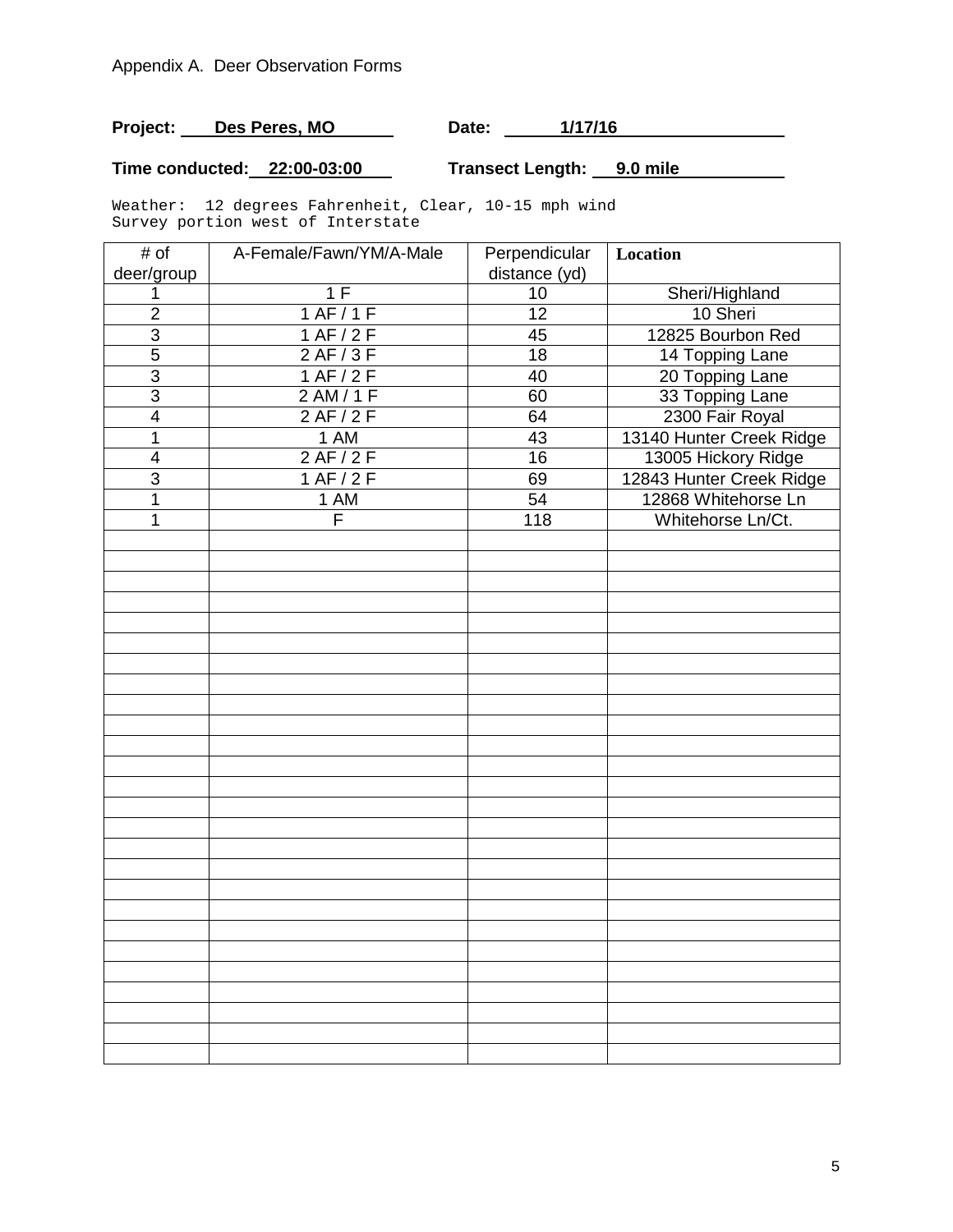# **Project:** Des Peres, MO Date: 1/18/16

## **Time conducted: 22:00-02:30 Transect Length: 9.0 mile**

Weather: 12 degrees Fahrenheit, Clear, Calm wind Survey portion west of Interstate

| # of                      | A-Female/Fawn/YM/A-Male | Perpendicular   | Location          |
|---------------------------|-------------------------|-----------------|-------------------|
| deer/group                |                         | distance (yd)   |                   |
| $\ensuremath{\mathsf{3}}$ | 1 AF/2F                 | 54              | 10 Sheri          |
| $\overline{2}$            | 1 AF/1F                 | $\overline{36}$ | 10 Sheri          |
| 1                         | 1 AF                    | $\overline{71}$ | 5 Sheri           |
| $\mathbf 1$               | 1F                      | 42              | 5 Sheri           |
| $\overline{3}$            | 1 AF/2F                 | $\overline{38}$ | 12825 Bourbon Red |
| $\overline{1}$            | 1 F                     | $\overline{12}$ | 12825 Bourbon Red |
| $\overline{\mathbf{4}}$   | 2AF/2F                  | 42              | 835 Bourbon Red   |
| $\overline{3}$            | 1 AF/2F                 | $\overline{18}$ | 24 Topping Lane   |
| $\mathbf 1$               | 1 AM                    | 52              | 13250 Fairoyal    |
| 1                         | 1 AM                    | 42              | 12892 Whitehorse  |
|                           |                         |                 |                   |
|                           |                         |                 |                   |
|                           |                         |                 |                   |
|                           |                         |                 |                   |
|                           |                         |                 |                   |
|                           |                         |                 |                   |
|                           |                         |                 |                   |
|                           |                         |                 |                   |
|                           |                         |                 |                   |
|                           |                         |                 |                   |
|                           |                         |                 |                   |
|                           |                         |                 |                   |
|                           |                         |                 |                   |
|                           |                         |                 |                   |
|                           |                         |                 |                   |
|                           |                         |                 |                   |
|                           |                         |                 |                   |
|                           |                         |                 |                   |
|                           |                         |                 |                   |
|                           |                         |                 |                   |
|                           |                         |                 |                   |
|                           |                         |                 |                   |
|                           |                         |                 |                   |
|                           |                         |                 |                   |
|                           |                         |                 |                   |
|                           |                         |                 |                   |
|                           |                         |                 |                   |
|                           |                         |                 |                   |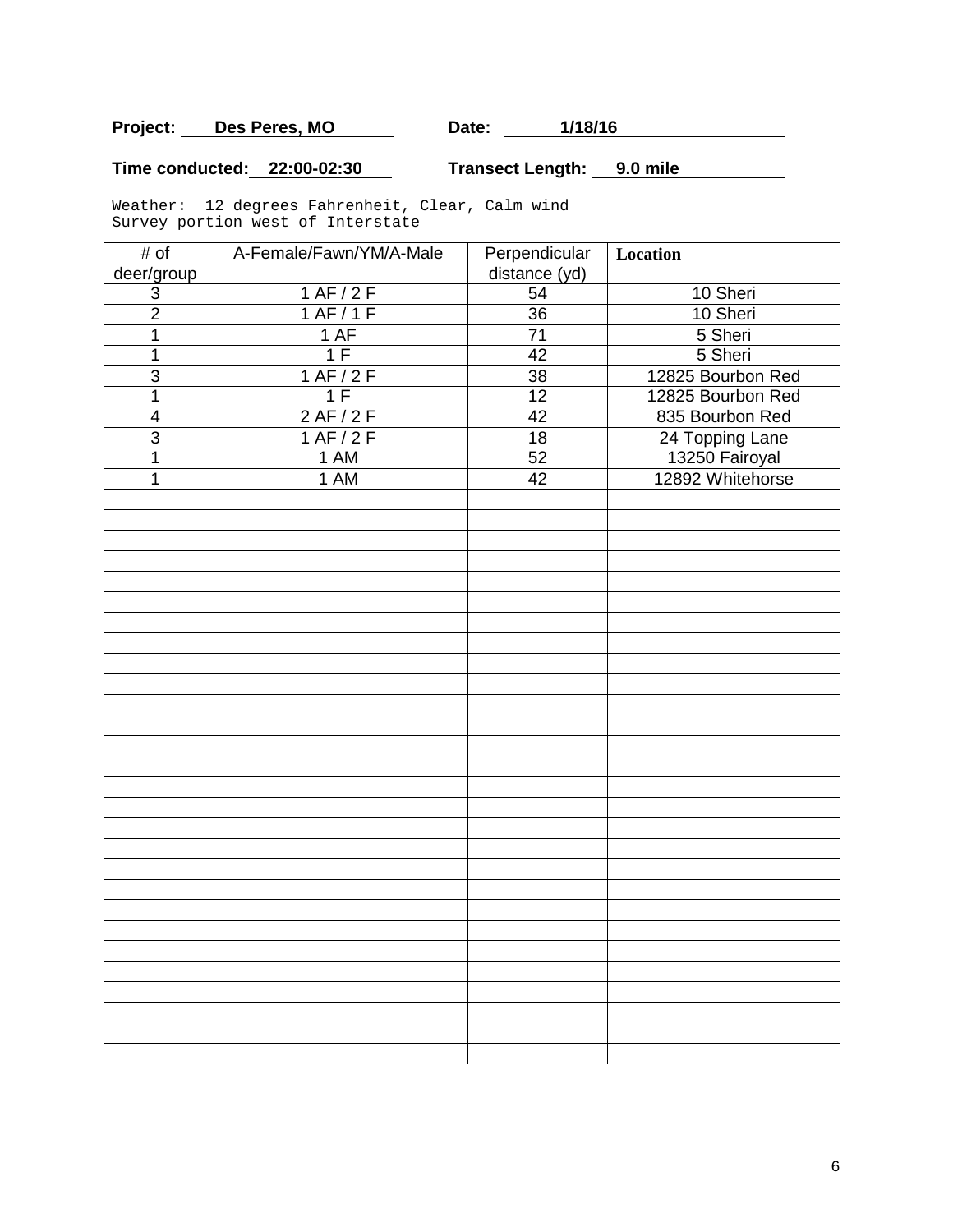Project: Des Peres, MO Date: 1/20/16

# **Time conducted: 22:00-12:30 A Transect Length: 9.0 mile**

Weather: 22 degrees Fahrenheit, Clear, 5-10 mph wind Survey portion west of Interstate 270

| # of           | A-Female/Fawn/YM/A-Male | Perpendicular   | <b>Location</b>               |
|----------------|-------------------------|-----------------|-------------------------------|
| deer/group     |                         | distance (yd)   |                               |
| 3              | 1 AF/2F                 | 22              | 239 Highland                  |
| $\mathbf 1$    | 1 AM                    | 17              | 2356 Camberwell               |
| $\overline{2}$ | 1 AF/1F                 | 59              | 2365 Camberwell               |
| $\overline{2}$ | 1 AF/1F                 | 21              | 12871 4 Winds Farm            |
| $\overline{2}$ | 1 AF/1F                 | 54              | 12877 4 Winds Farm            |
| $\overline{2}$ | 1 AF/1 F                | 61              | 12883 4 Winds Farm            |
| 1              | 1F                      | $\overline{42}$ | 12907 4 Winds Farm            |
| 1              | 1F                      | 46              | 1063 Sarala                   |
| $\mathbf 1$    | 1 UNK                   | 57              | 2369 Fairoyal                 |
| $\mathfrak{S}$ | 1 AF/2F                 | 46              | Diamond Ridge/Hunter Cr.      |
| $\overline{2}$ | 1 AM / 1F               | $\overline{2}$  | 534 Hunter Creek Ridge        |
| $\overline{2}$ | 2 AM                    | 120             | White Horse/White Horse<br>Ct |
|                |                         |                 |                               |
|                |                         |                 |                               |
|                |                         |                 |                               |
|                |                         |                 |                               |
|                |                         |                 |                               |
|                |                         |                 |                               |
|                |                         |                 |                               |
|                |                         |                 |                               |
|                |                         |                 |                               |
|                |                         |                 |                               |
|                |                         |                 |                               |
|                |                         |                 |                               |
|                |                         |                 |                               |
|                |                         |                 |                               |
|                |                         |                 |                               |
|                |                         |                 |                               |
|                |                         |                 |                               |
|                |                         |                 |                               |
|                |                         |                 |                               |
|                |                         |                 |                               |
|                |                         |                 |                               |
|                |                         |                 |                               |
|                |                         |                 |                               |
|                |                         |                 |                               |
|                |                         |                 |                               |
|                |                         |                 |                               |